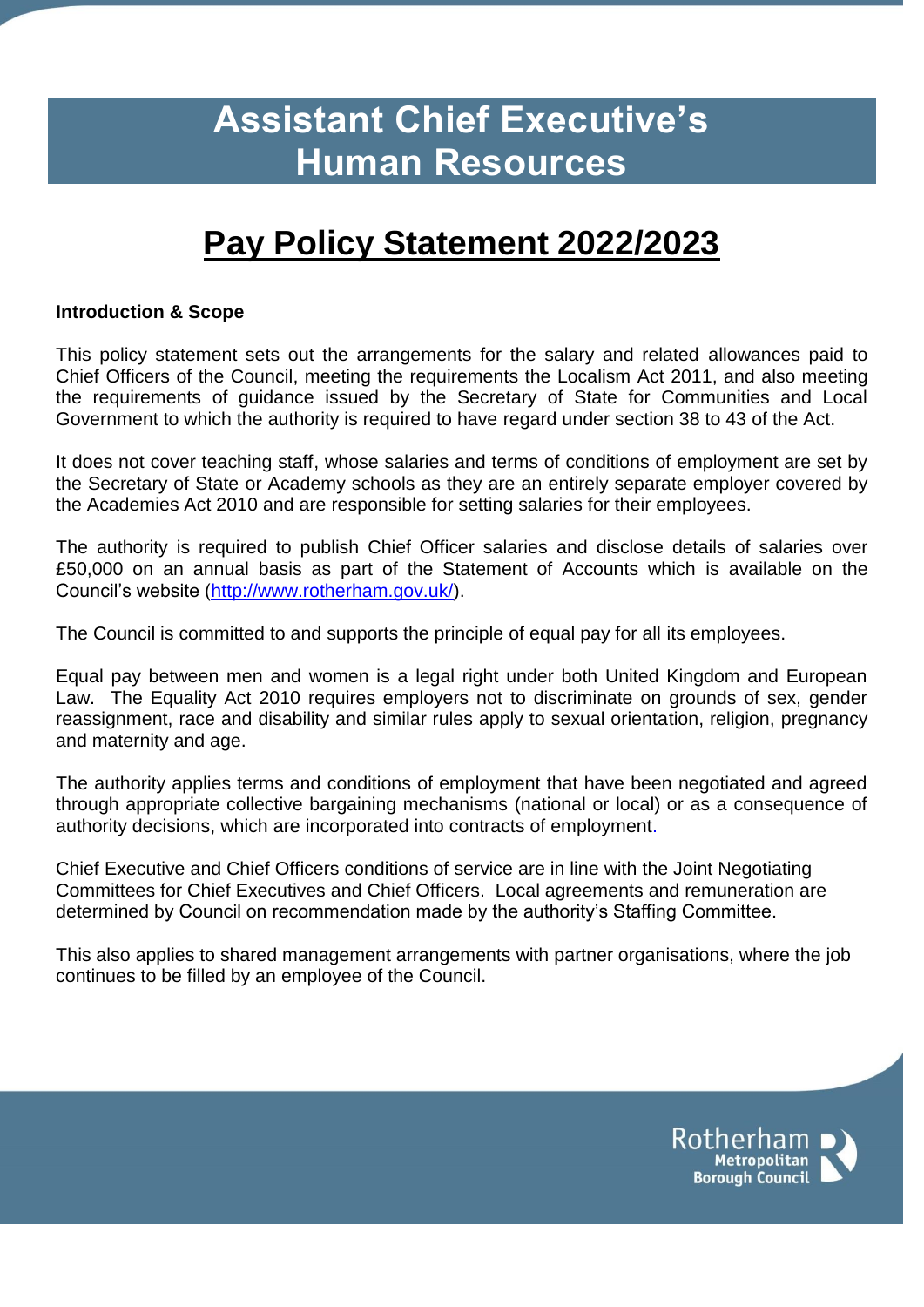## **Definition of officers covered by the Pay Policy Statement**

This policy statement covers the following posts:

- 1. Head of the Paid Service, which in this authority is the post of:
	- Chief Executive
- 2. Statutory Chief Officers, which in this authority are the posts of:
	- Strategic Director Children and Young People's Services (Director Children's Services)
	- Strategic Director Adults Care, Housing and Public Health (Director Adult Social Services)
	- Strategic Director Finance and Customer Services (Section 151 Chief Finance Officer)
	- Director of Public Health (Director Public Health)
	- Assistant Director Legal Services (Monitoring Officer)
- 3. Non-statutory Chief Officers, which in this authority are the posts of:
	- **Strategic Director Regeneration and Environment**
	- Assistant Chief Executive
	- Assistant Director Children's Social Care
	- Assistant Director Human Resources and Organisational Development
	- Assistant Director Financial Services
	- Assistant Director Customer Information and Digital Services
	- Assistant Director Culture, Sport and Tourism
	- Assistant Director Regeneration, Planning and Transport
	- Assistant Director Community Safety and Streetscene
	- Assistant Director Strategic Commissioning
	- Assistant Director Independent Living
	- Assistant Director Housing
	- Assistant Director Education
	- Assistant Director Early Help and Family Engagement
	- Assistant Director Joint Commissioning CCG, Performance and Inclusion

#### **Policy on remunerating Chief Officers**

.

The authority's policy on remunerating Chief Officers is set out on the schedule that is attached to this policy statement at Appendix A. It is the policy of this authority to establish a remuneration package for each Chief Officer post that is sufficient to attract and retain staff of the appropriate skills, knowledge, experience, abilities and qualities that is consistent with the authority's requirements of the post in question at the relevant time.

## **Policy on other aspects of remuneration of Chief Officers**

Other aspects of the remuneration of Chief Officers are appropriate to be covered by this policy statement. These other aspects are defined as recruitment, pay increases, additions to pay, performance related pay, earn back, bonuses, termination payments, transparency, reemployment when in receipt of a Local Government pension or a redundancy/severance payment and pension legislation. These matters are addressed in the schedule attached to this policy statement at Annex B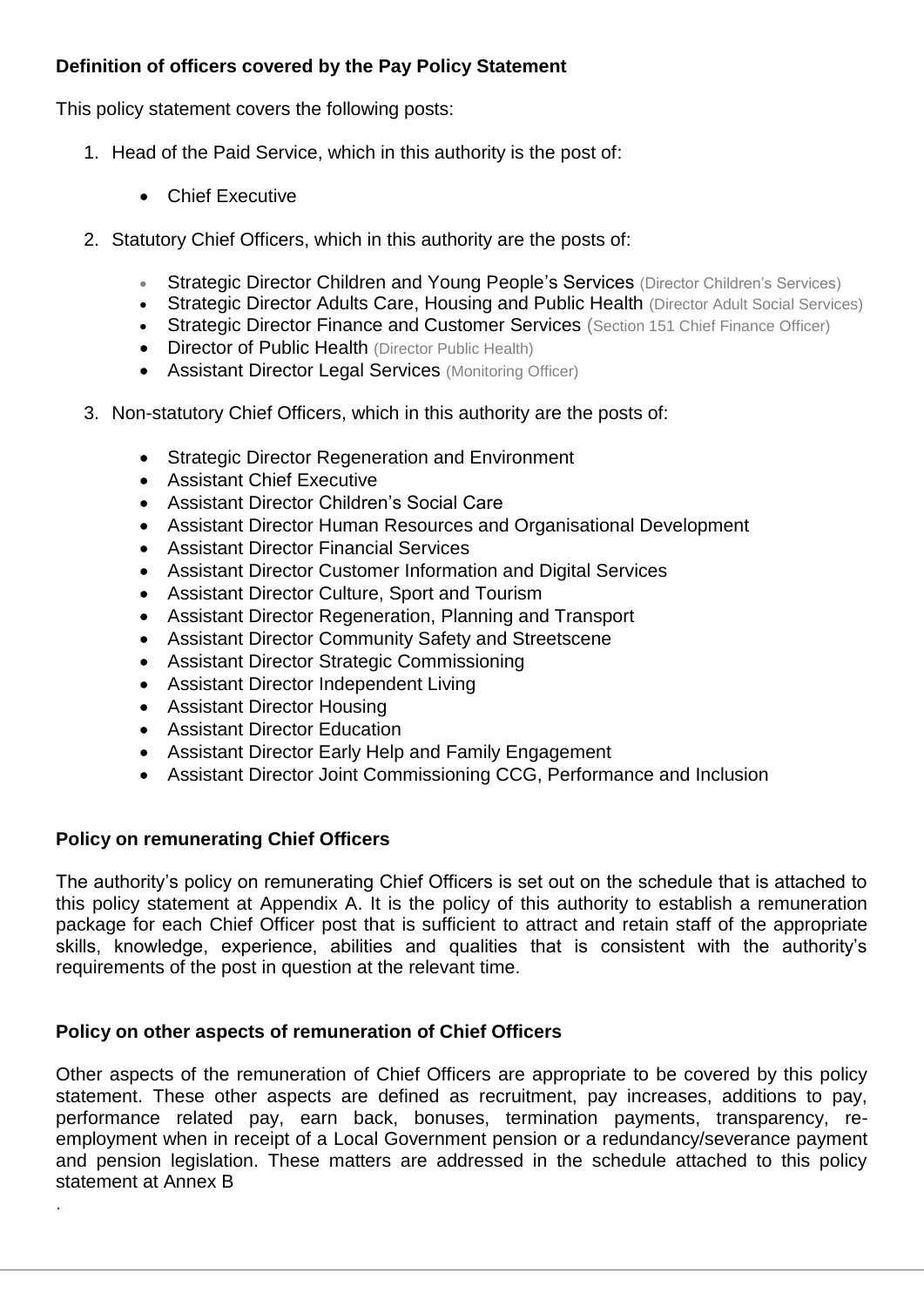#### **Pay Relationship**

The lowest pay rate in the authority (excluding apprentice rates) equates to a full time equivalent annual salary of £18,198 and can be expressed as an hourly rate of pay of £9.43. This pay rate and salary was determined by the authority as part of a pay scale for employees employed on the National Joint Council Local Government Services Terms and Conditions.

The highest paid salary in this authority is £172,753 which is paid to the Chief Executive.

The ratio between the two salaries, the 'pay multiple' is 9.5 to 1. Against the median salary of £21,748 this multiple reduces to 8 to 1 and against the average salary of £25,944 to 7 to 1.

The Hutton review considered the multiple should be no greater than 20 to 1 (lower is better) and based on the current situation the Council falls well below this threshold. The authority does not have a policy on maintaining or reaching a specific 'pay multiple', however the authority is conscious of the need to ensure that the salary of the highest paid employee is not excessive and is consistent with the needs of the authority.

These pay rates may increase in accordance with any pay settlements which are reached through the respective national negotiating bodies.

#### **Salary Packages over £100,000**

The authority will ensure that before a role is created, any salary package for any post that is in excess of £100,000 is considered by Council following recommendation by Staffing Committee.

#### **Flexibility to address recruitment issues for vacant posts**

In exceptional circumstances where there are recruitment difficulties; there may be a requirement to consider the payment of temporary market supplements such as 'golden hellos', retention payments or regular monthly payments.

In situations where a market supplement is being considered a report detailing the business case is considered by the Assistant Director of Human Resources & Organisational Development who makes the final decision as to whether a supplement is payable, the amount and the frequency of review. For Chief Officer graded posts where this would result in a pay package in excess of £100k the case will be considered by Council on recommendation made by the Staffing Committee.

Supplements can be reviewed at any time but a review must be undertaken on an annual basis.

#### **Policy Amendment**

The Council may seek to change elements within the pay policy as part of any necessary efficiency review or as other circumstances dictate.

This policy statement is reviewed annually and is presented to Council each year for consideration in order to ensure that a policy is in place for the authority prior to the start of each financial year.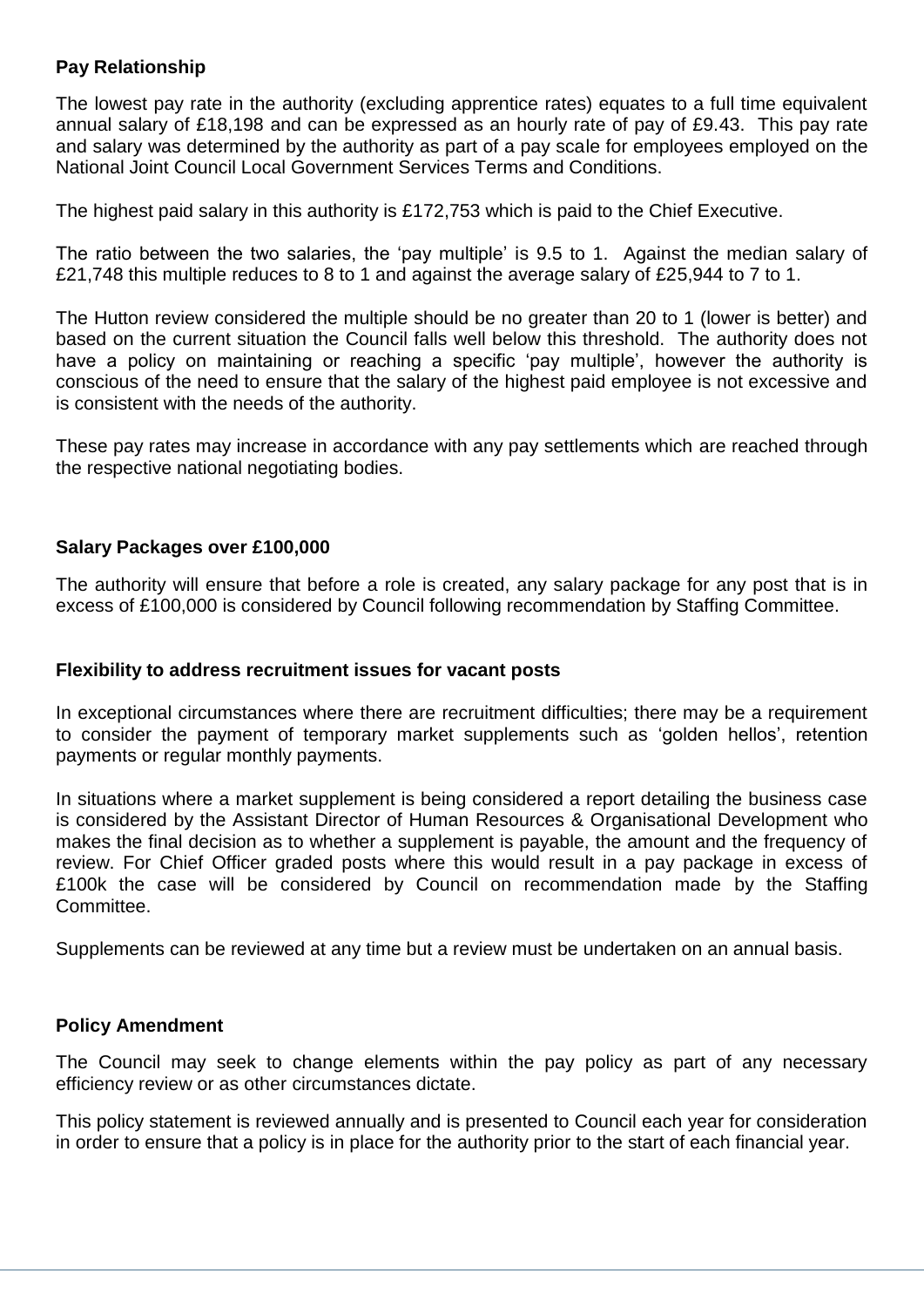## **Exit Payment Cap and Pension Reforms**

Legislative changes may be implemented in the following areas, in which case the authority will apply changes as appropriate:

- The fixing of a cap on exit payments made to employees departing the public sector
- Recovery of exit payments made to high earners who leave the public sector on or after the implementation date if they return to the public sector within 12 months of leaving.
- Other associated reform of redundancy payment limits and related pension scheme provisions

# **Pay Policy References**

- Agency workers directive 2011
- Hutton Fair Pay in the Public Sector Final Report (March 2011)
- Joint Negotiating Committee for Local Authority Chief Executives
- Joint Negotiating Committee for Chief Officers of Local Authorities
- Local Government (Early Termination of Employment) (Discretionary Compensation) (England and Wales) Regulations 2006
- Local Government Pension Scheme (Benefits, Membership & Contributions) Regulations
- Localism Act 2011
- National Joint Council for Local Government Services
- Representation of the People Act 1983
- Rotherham Borough Council Scheme of Delegation
- The Accounts and Audit (England) Regulations (2011)
- The Equality Act 2010
- The Secretary of State for CLG Code of Recommended Practice for Local Authorities on Data Transparency
- Local Government Transparency Code 2015
- HM Treasury Recovery of Public Sector exit payments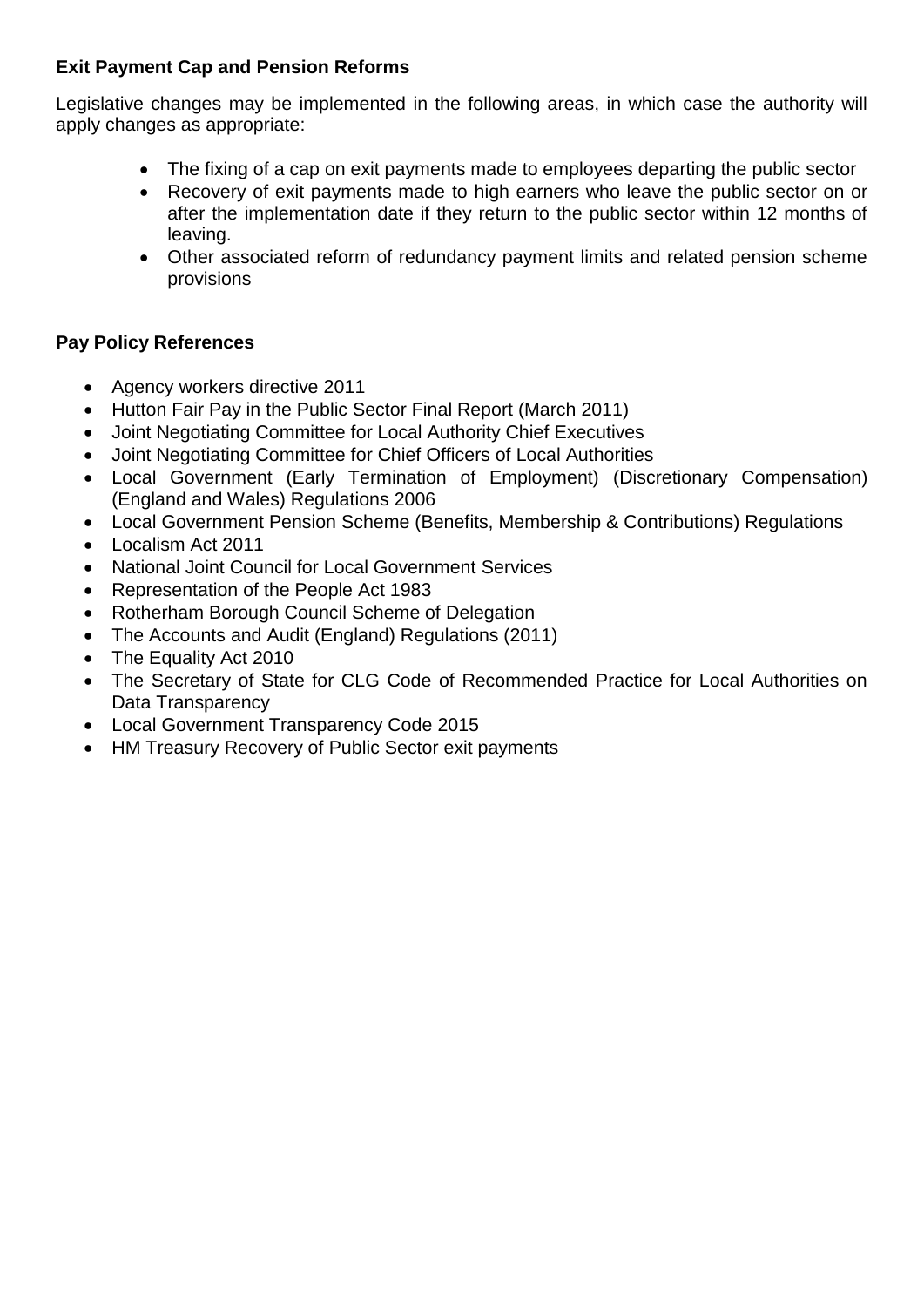# **Appendix A – Policy on Remunerating Chief Officers**

### **Head of Paid Service and Statutory Officers**

| <b>Post</b>                                                         | <b>Salary</b><br><b>Ceiling</b> | <b>Additional</b><br><b>Allowances</b> | <b>Bonus</b>                                       | <b>Profit Related Pay</b>                                               | <b>Earn Back</b>                                           | <b>Pension</b><br><b>Enhancement</b>                                                      |
|---------------------------------------------------------------------|---------------------------------|----------------------------------------|----------------------------------------------------|-------------------------------------------------------------------------|------------------------------------------------------------|-------------------------------------------------------------------------------------------|
| <b>Chief Executive</b>                                              | £172,753                        | None                                   | The authority does<br>not operate bonus<br>schemes | The authority does<br>not operate<br>performance related<br>pay systems | The authority does<br>not operate earn-back<br>pay systems | It is not Council policy<br>to award additional<br>pension entitlement<br>(regulation 31) |
| Strategic Director Children and Young<br>People's Services          | £151,967                        | <b>None</b>                            | The authority does<br>not operate bonus<br>schemes | The authority does<br>not operate<br>performance related<br>pay systems | The authority does<br>not operate earn-back<br>pay systems | It is not Council policy<br>to award additional<br>pension entitlement<br>(regulation 31) |
| <b>Strategic Director Adults Care, Housing</b><br>and Public Health | £133,756                        | None                                   | The authority does<br>not operate bonus<br>schemes | The authority does<br>not operate<br>performance related<br>pay systems | The authority does<br>not operate earn-back<br>pay systems | It is not Council policy<br>to award additional<br>pension entitlement<br>(regulation 31) |
| Strategic Director Finance and<br><b>Customer Services</b>          | £123,645                        | None                                   | The authority does<br>not operate bonus<br>schemes | The authority does<br>not operate<br>performance related<br>pay systems | The authority does<br>not operate earn-back<br>pay systems | It is not Council policy<br>to award additional<br>pension entitlement<br>(regulation 31) |
| Director of Public Health                                           | £90,205                         | £20,000<br>market pay<br>supplement    | The authority does<br>not operate bonus<br>schemes | The authority does<br>not operate<br>performance related<br>pay systems | The authority does<br>not operate earn-back<br>pay systems | It is not Council policy<br>to award additional<br>pension entitlement<br>(regulation 31) |
| <b>Assistant Director Legal Services</b>                            | £90,205                         | None                                   | The authority does<br>not operate bonus<br>schemes | The authority does<br>not operate<br>performance related<br>pay systems | The authority does<br>not operate earn-back<br>pay systems | It is not Council policy<br>to award additional<br>pension entitlement<br>(regulation 31) |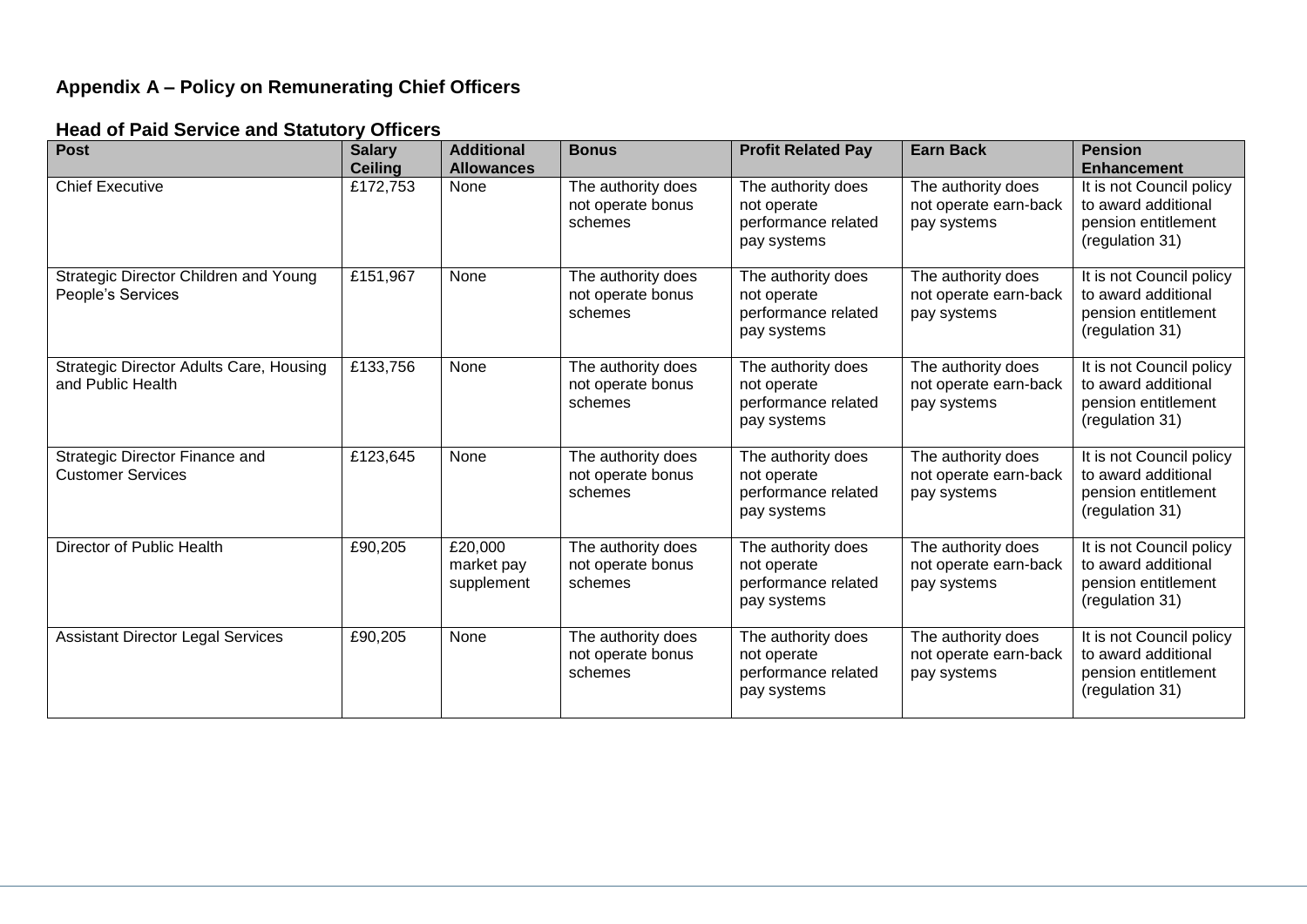# **Non-statutory Chief Officers**

| <b>Post</b>                                                                 | <b>Salary</b><br><b>Ceiling</b> | <b>Additional</b><br><b>Allowances</b> | <b>Bonus</b>                                       | <b>Performance</b><br><b>Related Pay</b>                                | <b>Earn Back</b>                                           | <b>Pension</b><br><b>Enhancement</b>                                                      |
|-----------------------------------------------------------------------------|---------------------------------|----------------------------------------|----------------------------------------------------|-------------------------------------------------------------------------|------------------------------------------------------------|-------------------------------------------------------------------------------------------|
| Strategic Director Regeneration and<br>Environment                          | £123,645                        | None                                   | The authority does<br>not operate bonus<br>schemes | The authority does<br>not operate<br>performance related<br>pay systems | The authority does<br>not operate earn-back<br>pay systems | It is not Council policy<br>to award additional<br>pension entitlement<br>(regulation 31) |
| <b>Assistant Chief Executive</b>                                            | £105,779                        | None                                   | The authority does<br>not operate bonus<br>schemes | The authority does<br>not operate<br>performance related<br>pay systems | The authority does<br>not operate earn-back<br>pay systems | It is not Council policy<br>to award additional<br>pension entitlement<br>(regulation 31) |
| Assistant Director Children's Social<br>Care                                | £98,640                         | None                                   | The authority does<br>not operate bonus<br>schemes | The authority does<br>not operate<br>performance related<br>pay systems | The authority does<br>not operate earn-back<br>pay systems | It is not Council policy<br>to award additional<br>pension entitlement<br>(regulation 31) |
| <b>Assistant Director Human Resources</b><br>and Organisational Development | £90,205                         | None                                   | The authority does<br>not operate bonus<br>schemes | The authority does<br>not operate<br>performance related<br>pay systems | The authority does<br>not operate earn-back<br>pay systems | It is not Council policy<br>to award additional<br>pension entitlement<br>(regulation 31) |
| <b>Assistant Director Financial Services</b>                                | £90,205                         | None                                   | The authority does<br>not operate bonus<br>schemes | The authority does<br>not operate<br>performance related<br>pay systems | The authority does<br>not operate earn-back<br>pay systems | It is not Council policy<br>to award additional<br>pension entitlement<br>(regulation 31) |
| Assistant Director Customer Information<br>and Digital Services             | £90,205                         | None                                   | The authority does<br>not operate bonus<br>schemes | The authority does<br>not operate<br>performance related<br>pay systems | The authority does<br>not operate earn-back<br>pay systems | It is not Council policy<br>to award additional<br>pension entitlement<br>(regulation 31) |
| Assistant Director Culture, Sport and<br>Tourism                            | £90,205                         | None                                   | The authority does<br>not operate bonus<br>schemes | The authority does<br>not operate<br>performance related<br>pay systems | The authority does<br>not operate earn-back<br>pay systems | It is not Council policy<br>to award additional<br>pension entitlement<br>(regulation 31) |
| Assistant Director Regeneration,<br>Planning and Transport                  | £90,205                         | None                                   | The authority does<br>not operate bonus<br>schemes | The authority does<br>not operate<br>performance related<br>pay systems | The authority does<br>not operate earn-back<br>pay systems | It is not Council policy<br>to award additional<br>pension entitlement<br>(regulation 31) |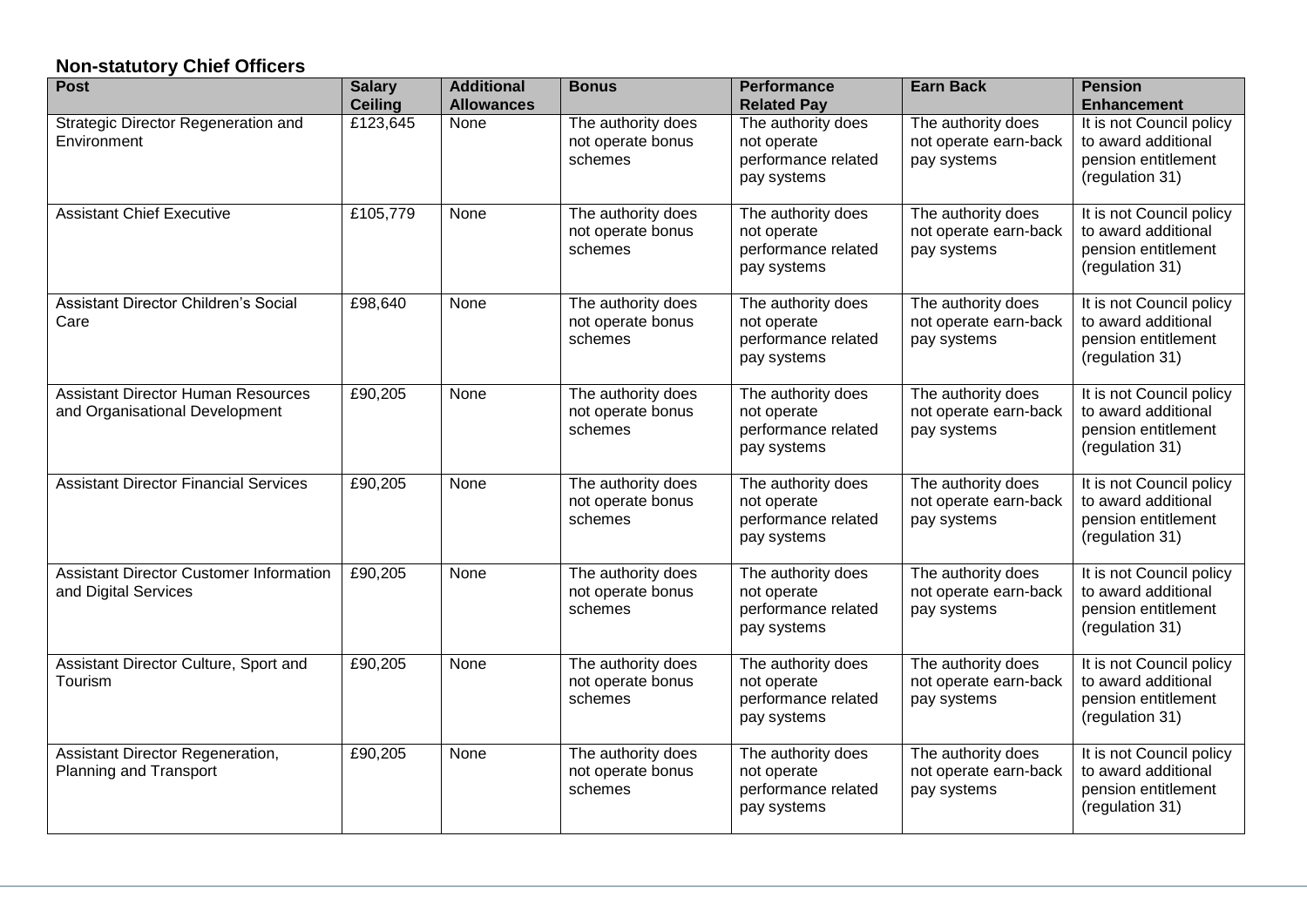| <b>Post</b>                                                              | <b>Salary</b><br><b>Ceiling</b> | <b>Additional</b><br><b>Allowances</b> | <b>Bonus</b>                                       | <b>Profit Related Pay</b>                                               | <b>Earn Back</b>                                           | <b>Pension</b><br><b>Enhancement</b>                                                      |
|--------------------------------------------------------------------------|---------------------------------|----------------------------------------|----------------------------------------------------|-------------------------------------------------------------------------|------------------------------------------------------------|-------------------------------------------------------------------------------------------|
| <b>Assistant Director Community Safety</b><br>and Streetscene            | £90,205                         | None                                   | The authority does<br>not operate bonus<br>schemes | The authority does<br>not operate<br>performance related<br>pay systems | The authority does<br>not operate earn-back<br>pay systems | It is not Council policy<br>to award additional<br>pension entitlement<br>(regulation 31) |
| <b>Assistant Director Strategic</b><br>Commissioning                     | £90,205                         | None                                   | The authority does<br>not operate bonus<br>schemes | The authority does<br>not operate<br>performance related<br>pay systems | The authority does<br>not operate earn-back<br>pay systems | It is not Council policy<br>to award additional<br>pension entitlement<br>(regulation 31) |
| Assistant Director Independent Living                                    | £90,205                         | None                                   | The authority does<br>not operate bonus<br>schemes | The authority does<br>not operate<br>performance related<br>pay systems | The authority does<br>not operate earn-back<br>pay systems | It is not Council policy<br>to award additional<br>pension entitlement<br>(regulation 31) |
| <b>Assistant Director Housing</b>                                        | £90,205                         | None                                   | The authority does<br>not operate bonus<br>schemes | The authority does<br>not operate<br>performance related<br>pay systems | The authority does<br>not operate earn-back<br>pay systems | It is not Council policy<br>to award additional<br>pension entitlement<br>(regulation 31) |
| <b>Assistant Director Education</b>                                      | £90,205                         | None                                   | The authority does<br>not operate bonus<br>schemes | The authority does<br>not operate<br>performance related<br>pay systems | The authority does<br>not operate earn-back<br>pay systems | It is not Council policy<br>to award additional<br>pension entitlement<br>(regulation 31) |
| Assistant Director Early Help and<br><b>Family Engagement</b>            | £90,205                         | None                                   | The authority does<br>not operate bonus<br>schemes | The authority does<br>not operate<br>performance related<br>pay systems | The authority does<br>not operate earn-back<br>pay systems | It is not Council policy<br>to award additional<br>pension entitlement<br>(regulation 31) |
| Assistant Director Joint Commissioning<br>CCG, Performance and Inclusion | £90,205                         | None                                   | The authority does<br>not operate bonus<br>schemes | The authority does<br>not operate<br>performance related<br>pay systems | The authority does<br>not operate earn-back<br>pay systems | It is not Council policy<br>to award additional<br>pension entitlement<br>(regulation 31) |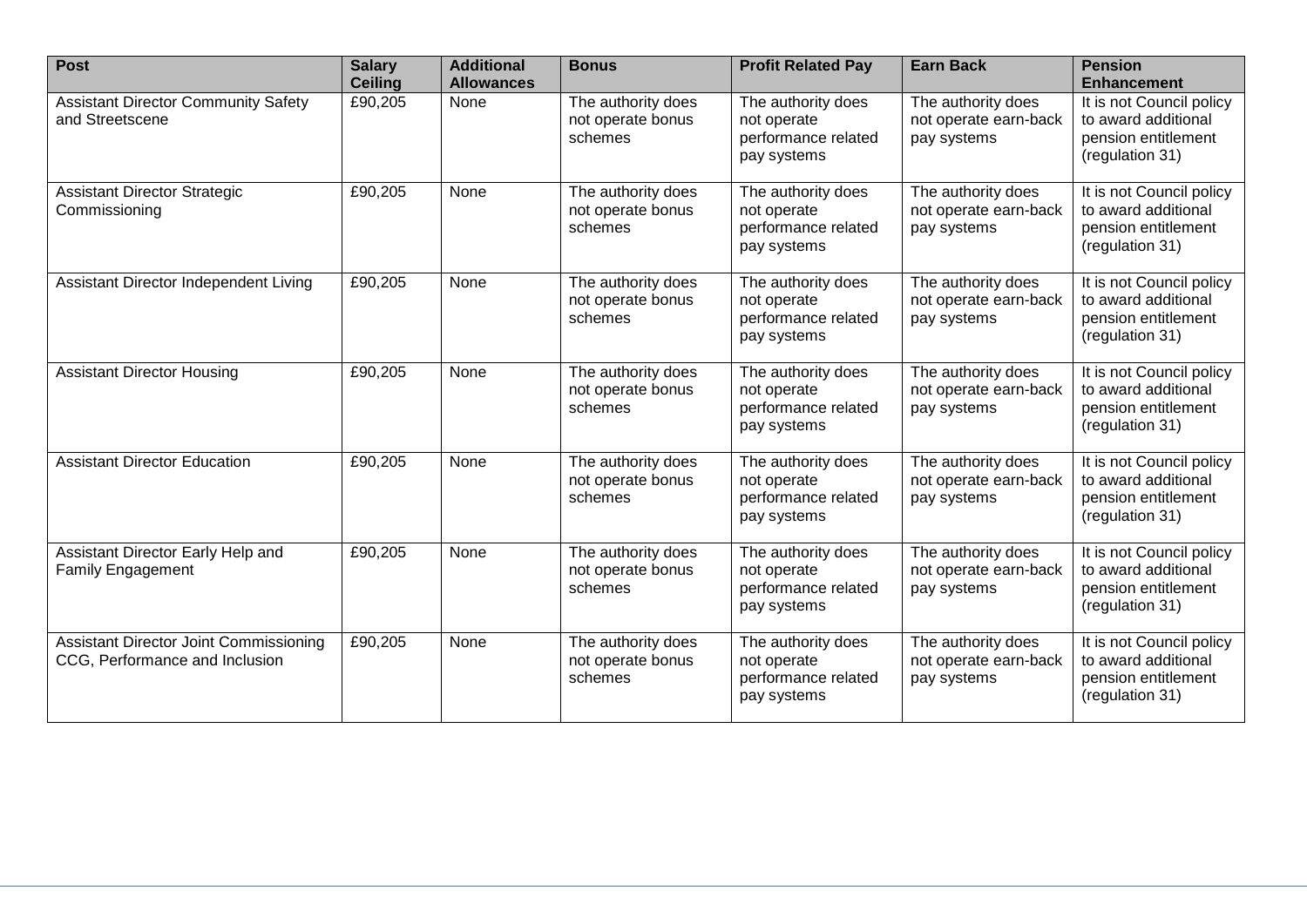# **Appendix B - Policy on other aspects of remuneration of Chief Officers**

| <b>Aspect of Chief Officer Remuneration</b>                           | <b>Authority Policy</b>                                                                                                                                                                                                                                                                                                              |
|-----------------------------------------------------------------------|--------------------------------------------------------------------------------------------------------------------------------------------------------------------------------------------------------------------------------------------------------------------------------------------------------------------------------------|
| Recruitment                                                           | Posts are advertised and appointed to at the appropriate approved salary for the post unless there<br>is evidence that a successful appointment of a person with the required knowledge, experience,<br>skills, abilities and qualities cannot be made without varying the remuneration package.                                     |
|                                                                       | In such circumstances a variation to the remuneration package is appropriate under the Authority's<br>policy. Any changes will be approved through the Authority's appropriate decision making<br>process.                                                                                                                           |
|                                                                       | Salary packages over £100,000 require Council approval.                                                                                                                                                                                                                                                                              |
| Pay Increases                                                         | The authority applies any pay increases that are agreed by relevant national negotiating bodies<br>and/or any pay increases that are agreed through local negotiations.                                                                                                                                                              |
| Additions to Pay                                                      | The Authority does not make additional payments beyond those specified in the contract of<br>employment.                                                                                                                                                                                                                             |
| Performance Related Pay                                               | The Authority does not operate a performance related pay system for Chief Officers as it believes<br>that it has sufficiently strong performance management arrangements in place to ensure high<br>performance from its senior managers.                                                                                            |
|                                                                       | Any areas of under-performance would be addressed through capability procedures.                                                                                                                                                                                                                                                     |
| Earn-Back (withholding an element of base pay related to performance) | The authority does not operate an earn-back pay system whereby a proportion of the employee<br>salary is held back and only paid if specific targets are achieved as it believes that it has sufficiently<br>strong performance management arrangements in place to ensure high performance from its<br>senior managers.             |
|                                                                       | Any areas of under-performance would be addressed through capability procedures.                                                                                                                                                                                                                                                     |
| <b>Bonuses</b>                                                        | The authority does not have or intends to introduce any bonus schemes.                                                                                                                                                                                                                                                               |
| <b>Termination Payments</b>                                           | The authority's normal redundancy payment arrangements apply to all staff including Chief Officers<br>and the Chief Executive. The authority also applies the appropriate Pensions regulations in<br>circumstances where employees qualify for release of pensions.                                                                  |
|                                                                       | Council will also be given the opportunity to vote on any severance package with a cost in excess<br>of £100k. The components of any such package will be clearly set out and will include pay in lieu of<br>notice, redundancy payment, pension release costs, settlement payments, holiday pay and any<br>fees or allowances paid. |